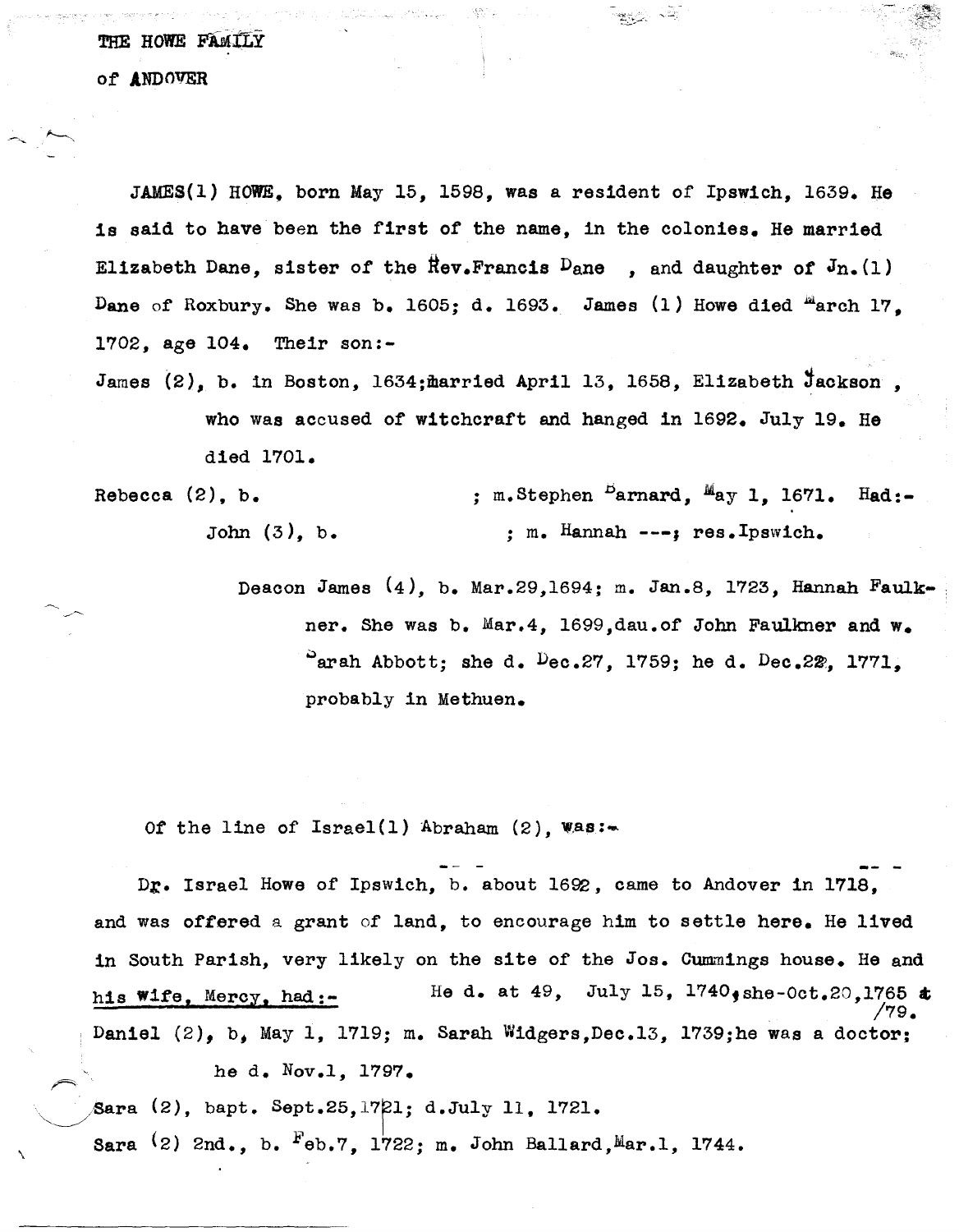,  $-$ 

Children of Dr. Israel Howe and wife, Mercy,  $($  cont.  $)$  :-

Hanna  $(2)$ , b. April 5, 1724; m. Wm. Ballard, Feb.7, 1751; lived many years in the Philemon Chandeer house, while a widow.

 $r_{\texttt{r}isc111a}$  (2), b. June 24, 1726; m. David Ingalls, 1749.

Ketura (2), b. perhaps before they came to Andover; m. fhilemon Chandler, Jr. Nov.26, 1739.

( According to a deed, there was a Dr/ Israel Howe in Conn., 1756.He may have been the eldest son of Israel of Andover.)

Dr. Daniel (2) Howe (Israel(1) and wife, Sara Widgers, had:-Daniel (3), b. April 30, 1740; m. Sarah Bancroft of Reading, April 19. 1764. He Was also a doctor. Israel  $(3)$ , b. Oct.6, 1741; d. Nov. 13. Sara  $(3)$ , b. Jan.18, 1742; prob. m. Phineas Barker, May 7. 1761. Nancy  $(3)$ , b. Nov.1, 1744; pub. to  $\theta$ eremia Chapman of Ipswich, April 1766. Mantha  $(3)$ , b. Aug.2, 1746; pub. to Eliakim Darling, Aug.1765.

Israel (3), b. Sept. 19, 1749; he bt. Narragansett rights from widow Mary

(Rowlands) Preston. (She was widow of Samuel Preston)

Mary (3), b. May 12, 1752.

Wm. M. (3), b. March 5,1752; d. in 9 days.

Priscilla (3), b. April 2, 1755.

Wm. (3) 2nd., b. Mar.29, 1757.

Phebe (3), b. April 4, 1762.

(  $\mu$  aniel Howe and w. Sara, sold for 6 L , 1/3 of house and 2/3 land, W. end of house-  $1$  acre<sup>-</sup>land=- south corner bds. on a fast **EDINEX** rock by the road from North to South Meeting House; a road to the Mill is also on bds. Probably near Chas. Cummings.)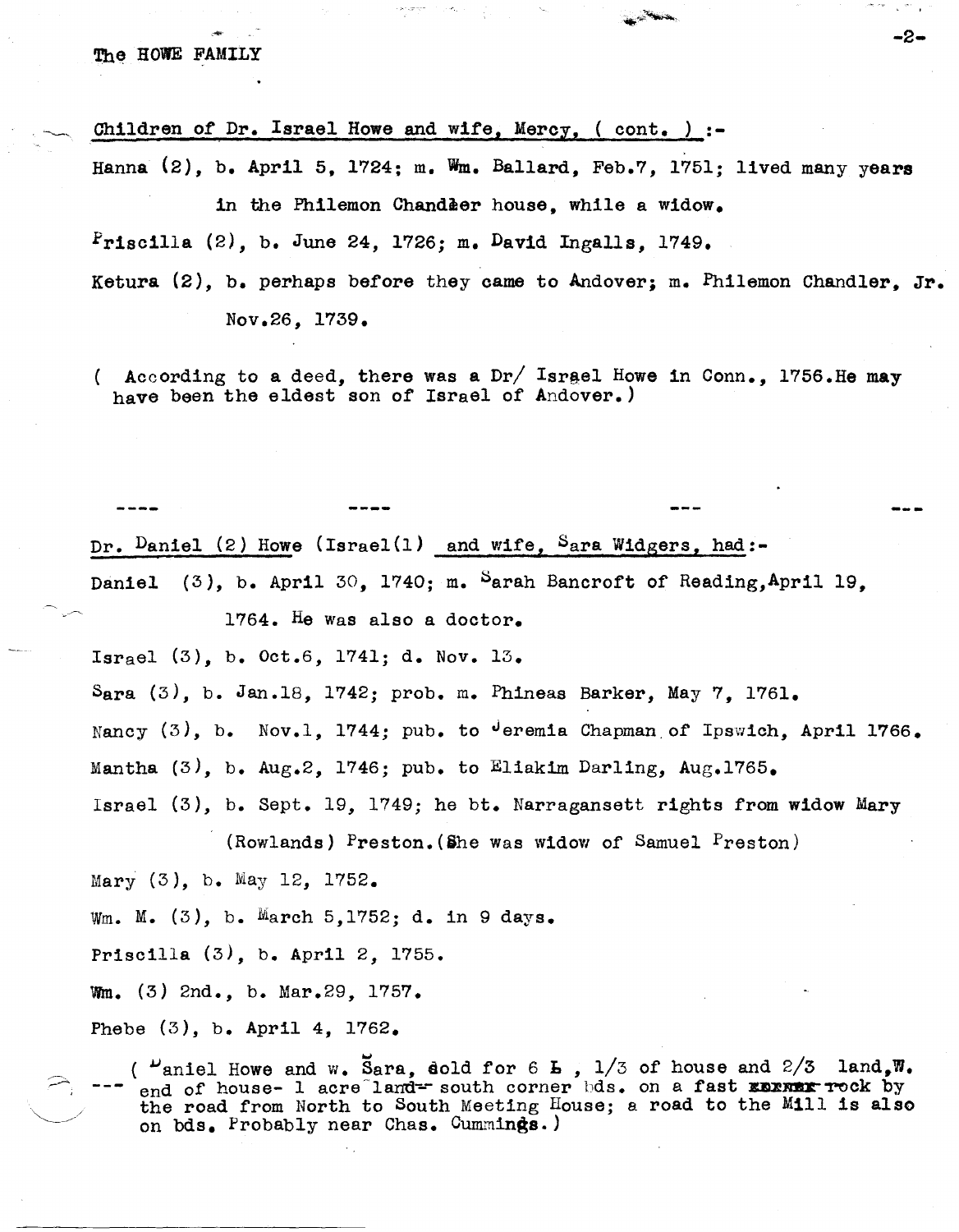Daniel(3) Howe(Dr.Daniel(2)  $\tilde{p}$ r.Israel(1) and wife, Sara Bancroft:-Sara (4), b. Mar.28, 1766. PriscilJa (4), b. April 10, 1768. Achsab (4), b. Dec.29, 1769.

Other Andover marriages of HOWEs , not yet placed, were :-Lydia, who m. Nathan Parsons,  $Mars3$ , 1811. Mary, m. Daniel  $C_{\rm arlton}$ . Feb.14,1827. Ruth, m. Stephen H. Hoyt, Nov.8, 1829. Belinda, m. John Goodwin, Jr/ of Reading, Sept. 5, 1833.

•

About this time there came to Andover. Nicholas Howe, b. 1803 in Hollis, New Hampshire. With him was his wire, Cynthia, who had a son, Charles, born Mar.3, 1832. Cynthia evidently died, and Nicholas took for a secord wife, Wealthy Pettingill. She was a daughter of Asa and Esther Pettingill, b. in  $^{\text{m}}$ ethuen, 1802; m. about 1833.

---

-3-

Nicholas Howe was a bootmaker, and lived on Summer St. He was a member of the Universalist Church. He d. Aug. 26, 1873. She d.  $Dec.7.1872.$ There seems to be no record of the death of 1st wife, Cynthia.

Nicholas and Wealthy, had:-

John W., Howe, b. 1834; m. 2nd.,  $0ct.11$ . 1857. Bara E. Upton.b. in  $^{\text{H}}$ averhill; daughter of Abiel and Mary Upton.

Esther A. Howe, b. 1839; m. Oct.13,1859. David P. Hazen; he was b.in Bridgeton,  $M_{\theta_{\theta}}$ , son of  $\theta$  acob and Caroline M.; he was a nephew of Squire Hazen of Andover; res. of Worcester at  $m_*$ : age 22.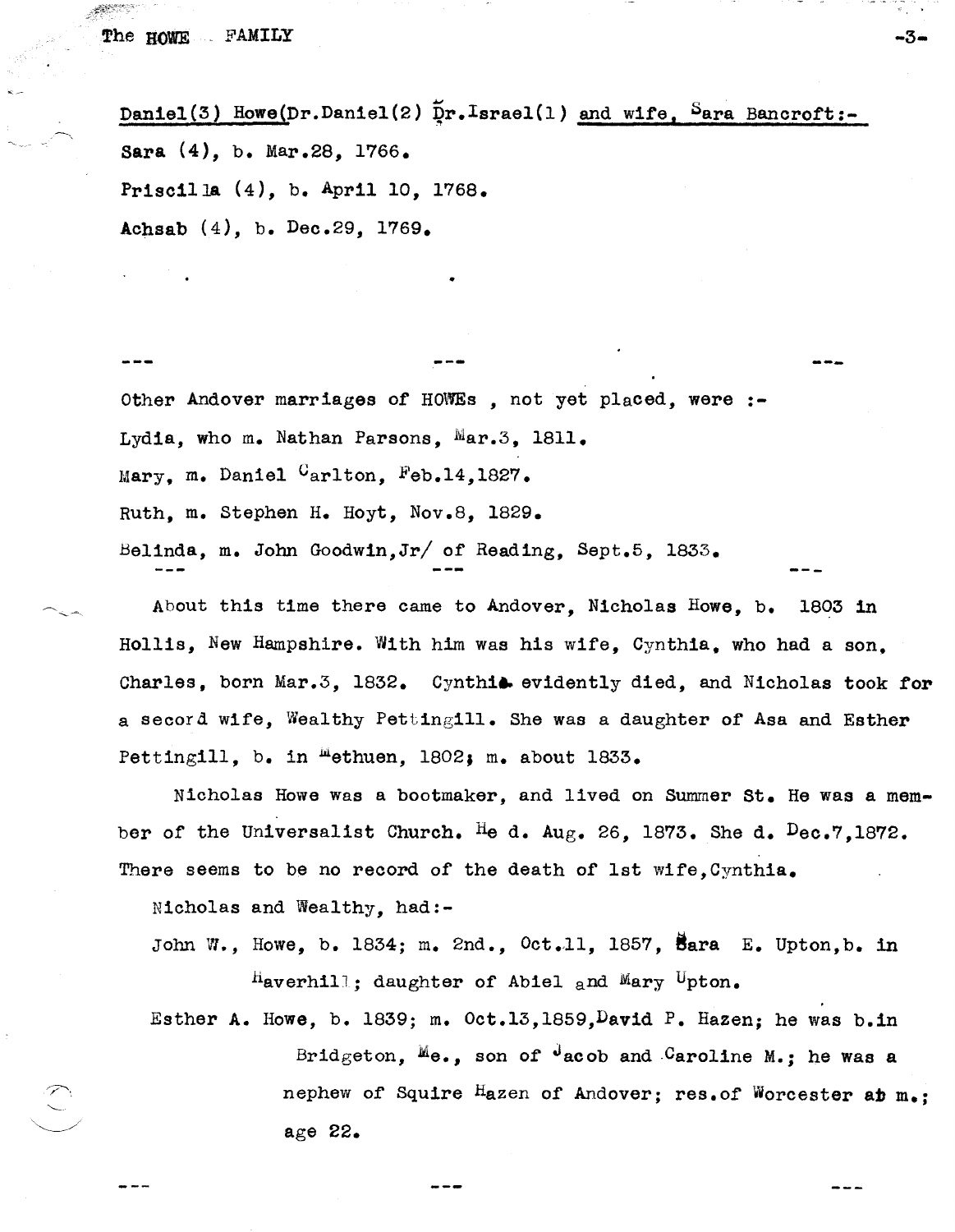$\leftarrow$ 

 $\begin{pmatrix} 1 \\ 1 \\ 1 \end{pmatrix}$ 

John W. Howe( Micholas ) and wife,  $S_{\text{ara }E}$ . Upton, had:-Alva Washington, b.  $\cdot$  , d. Sept.7, 1861, age 1 yr., 12 d. Mary Lilla , d. Aug.14, 1865; age 9 m.

Chas. . called son of John W. Howe. died in Danvers, July 23, 1871;sd. to have been born in Andover. Mother was "Elinor."

Mark Howe of Middleton, probably a nephew of  $Dr.$   $\pm$ srael How of Andover, married Mary Stevens, Apr. 22, 1740, for his 2nd wife. His first was Dorothy---, who died, Nov.23, 1'739. Mark lived in Middleton, in the part that was once Andover, before 1728. He took for a third wife, widow Eunice\White) Tenny. Mark died at 44, March 9, 1752. Mark and 2nd wife, Mary Stevens,had: Lydia, b. March 30, 1742; d. unm. 1768. Mark, b. Aug.30, 1743; d. July 21, 1746. Mary, b. April 28, 1746; m. John Stiles, Jan.20, 1768. Dorothy, b. Dec.23, 1748.

John Berry of Andover and Eunice How of Middleton were pub. July 1774. Eunice may have been a dau.of Mark and Eunice, widow Eunice, herself may married In. Berry.

...